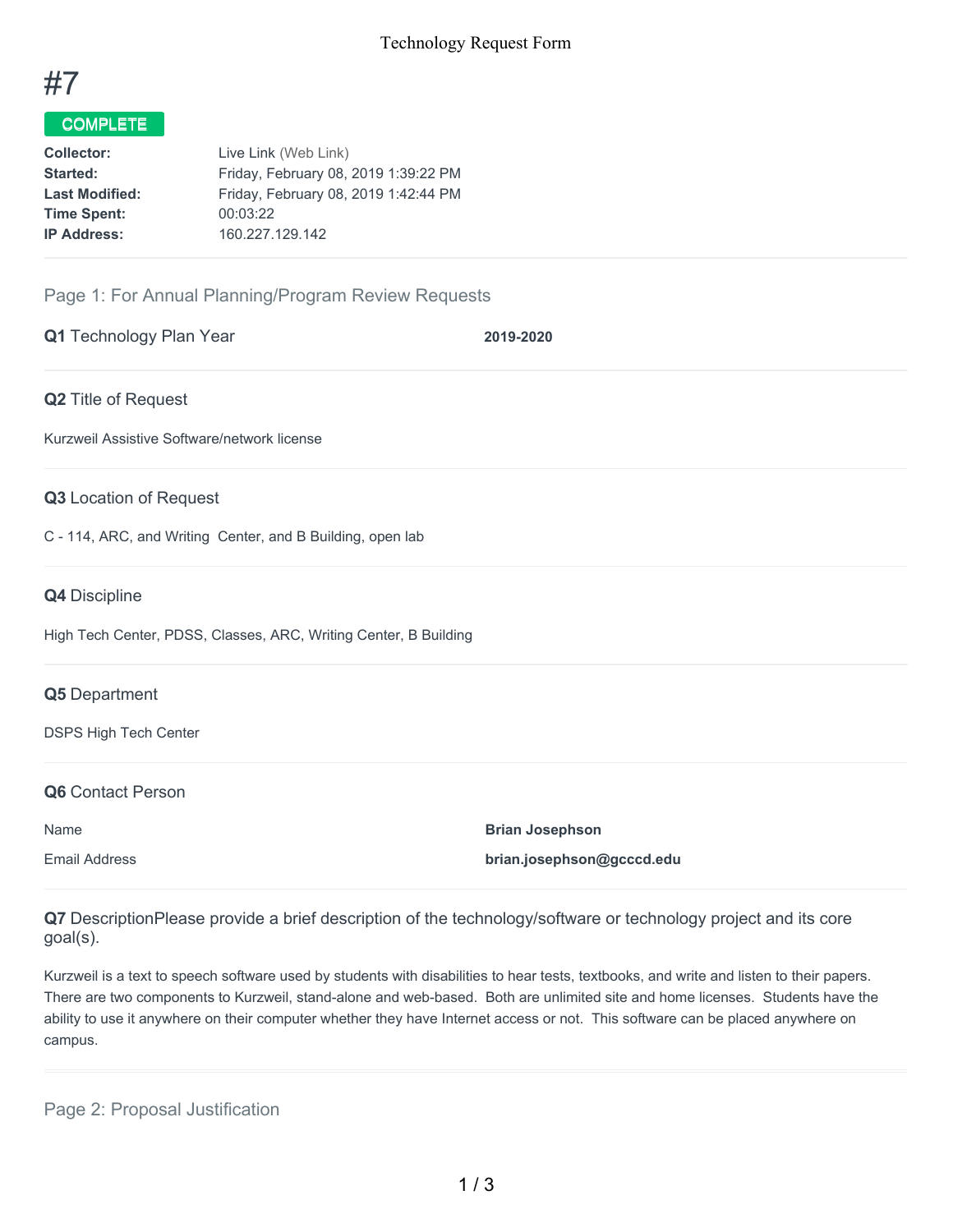### Technology Request Form

| <b>Q8</b> Please explain how the technology or enhancement<br>supports the strategic plan. Include information on how                                                    | <b>Basic Skills</b><br><b>Acceleration</b>         |  |
|--------------------------------------------------------------------------------------------------------------------------------------------------------------------------|----------------------------------------------------|--|
| students will be impacted and/or employees or the<br>college or district overall. Consider whether this would<br>this be a district-wide implementation. Which Strategic | <b>Guided Student</b><br><b>Pathways</b>           |  |
| Plan priority (or priorities) are supported by this request?<br>To access the Strategic Plan, please click here.                                                         | <b>Student Validation and</b><br><b>Engagement</b> |  |

### **Q9** How does the request support the above priorities?

This software is required to level the playing field for all students with disabilities and close achievement gaps by engaging students with diverse needs. It allows educational barriers to be removed and for students to succeed with their student centered pathways. The technology can also be used by faculty and staff. It will not be a district wide implementation, however, Kurzweil in an unlimited site and home license.

| Q10 Who would this impact? Please select all that apply.                                                              | <b>Students</b>                  |
|-----------------------------------------------------------------------------------------------------------------------|----------------------------------|
| <b>Q11</b> How would this impact the above group(s)?                                                                  | Respondent skipped this question |
| Q12 Does the technology support a state-wide initiative<br>or is it a legal mandate or in support of a legal mandate? | Yes.                             |

**Q13** If yes, please explain how the technology supports a state-wide initiative or is it a legal mandate or in support of a legal mandate?

The High Tech Center (Disabled Student Programs and Services) is required by law to be in compliance with Title V - ADA sections 504 and 508.

| Q14 Please be aware that projects, once approved, are<br>typically scheduled 6 months to a year in<br>advance. Consider the consequences if the<br>technology/software is not implemented, upgraded or<br>renewed. What are the consequences if the<br>technology/software is not implemented/upgraded, or<br>renewed? Examples: Security concerns, loss of FTES,<br>mandates, accreditation, etc. | Respondent skipped this question |
|----------------------------------------------------------------------------------------------------------------------------------------------------------------------------------------------------------------------------------------------------------------------------------------------------------------------------------------------------------------------------------------------------|----------------------------------|
| Q15 What is the number of students impacted per<br>semester if the technology/software is not implemented,<br>upgraded or renewed?                                                                                                                                                                                                                                                                 | Respondent skipped this question |
| <b>Q16</b> What is your preferred time for implementation?                                                                                                                                                                                                                                                                                                                                         | Respondent skipped this question |